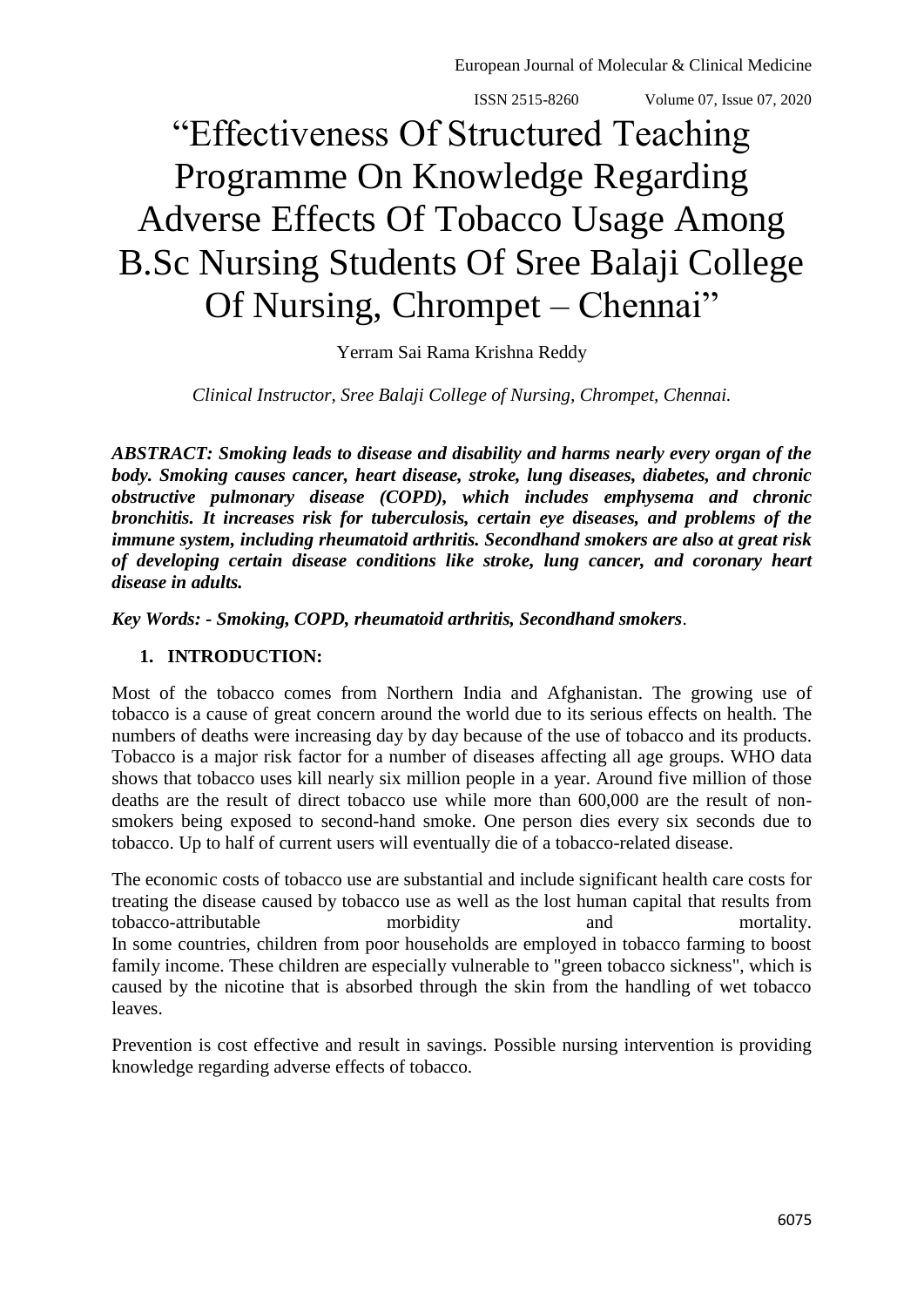ISSN 2515-8260 Volume 07, Issue 07, 2020

## **OBJECTIVES:**

 To evaluate the effectiveness of the structured teaching programme on knowledge regarding adverse effects of tobacco among B.Sc Nursing students of Sree Balaji College of Nursing.

 To assess the pre- test and post- test level of knowledge regarding adverse effects of tobacco among B.Sc Nursing students of Sree Balaji College of Nursing.

## **HYPOTHESIS:**

There will be a significant relationship between structured teaching programme and knowledge regarding adverse effects of tobacco among B.Sc Nursing students of Sree Balaji College of Nursing, chrompet – Chennai.

## **2. METHODOLOGY:**

Quantitative research approach was adopted for this study. Pre experimental one group pretest post-test design was selected.

Sample Size: 50 Students were selected

#### **Setting of this study**

The study was conducted at Sree Balaji College of Nursing, Chrompet

Inclusive Criteria;

- Those who are interested in the study
- Those who are present during the study
- Those who understand Tamil and English language
- Students of age between 19 -24

#### EXCLUSION CRITERIA

Students who are not interested in the study

An interview schedule was used to collect the demographic variables and the knowledge was assessed using semi structured questionnaire. After the pre-test structured teaching programme was given to the students and post-test was done by using the same tools.

#### **DATA ANALYSIS AND INTERPRETATIONS:**

Table:1 Distribution of pretest level of knowledge regarding adverse effects of tobacco among B.Sc Nursing students.

 $N=50$ 

| PRE-TEST         | OF F<br><b>LEVEL</b> |    | $\%$ |
|------------------|----------------------|----|------|
| <b>KNOWLWDGE</b> |                      |    |      |
|                  |                      |    |      |
| $Good (>60\%)$   |                      |    | 10   |
| Average (35-59%) |                      | 20 | 40   |
| Poor $(<34\%)$   |                      | 25 | 50   |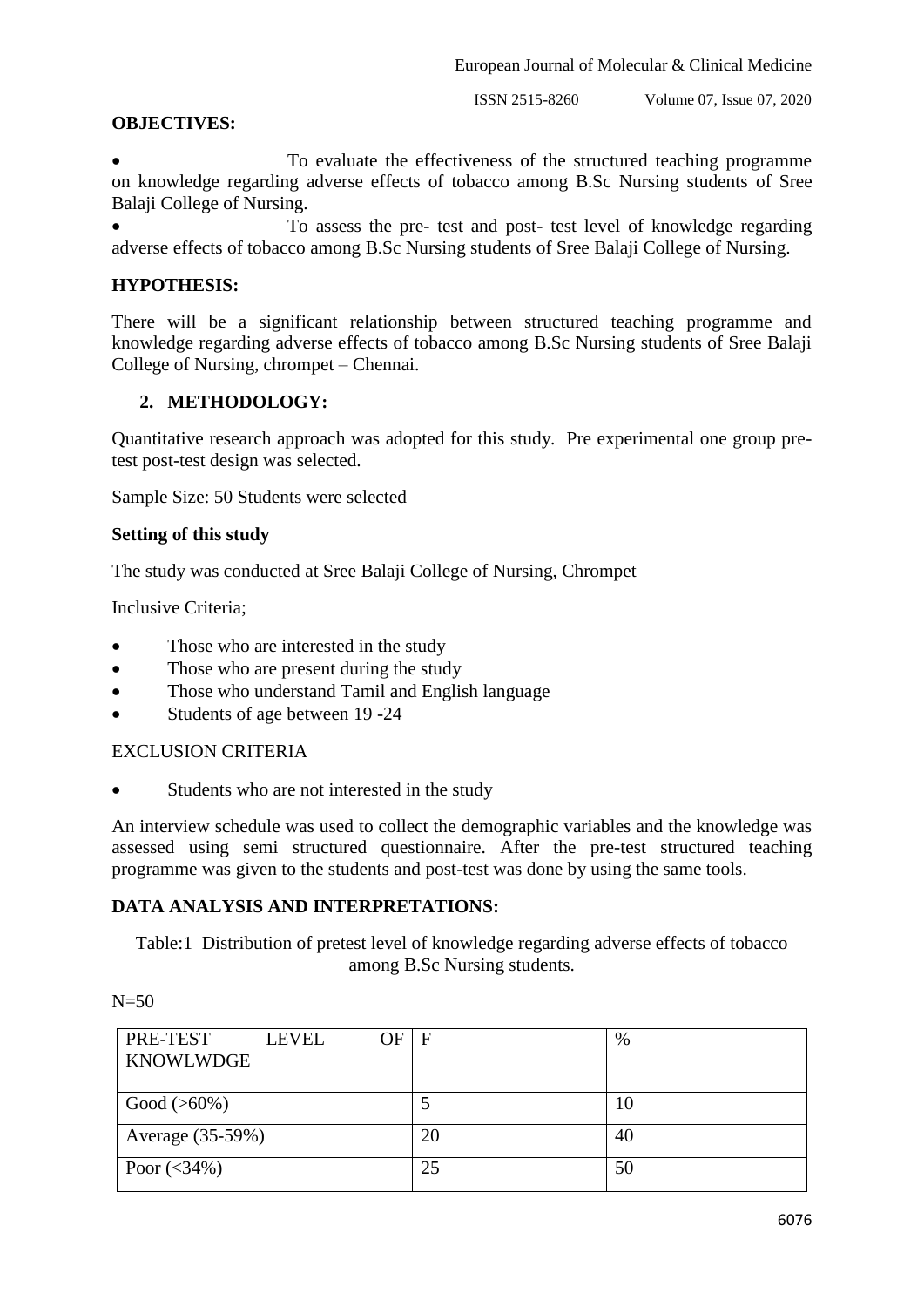ISSN 2515-8260 Volume 07, Issue 07, 2020

Table 1 shows that 5 (10%) of them had good knowledge, 20 (40%) have average knowledge and 25 (50%) have poor knowledge regarding adverse effects of tobacco usage.



Figure 1 :- pretest level of knowledge regarding adverse effects of tobacco among B.Sc Nursing students.

Table:2 Distribution of post-test level of knowledge regarding adverse effects of tobacco among B.Sc Nursing students.

 $N=50$ 

| PRE-TEST<br>OF<br><b>LEVEL</b><br><b>KNOWLWDGE</b> | . f            | $\%$ |
|----------------------------------------------------|----------------|------|
| $Good (>60\%)$                                     | 38             | 76   |
| Average (35-59%)                                   | $\overline{2}$ |      |
| Poor $(<34\%)$                                     |                |      |

Table 2 shows that 38 (76%) of them had good knowledge, 12 (24%) have average knowledge regarding adverse effects of tobacco usage during the post-test.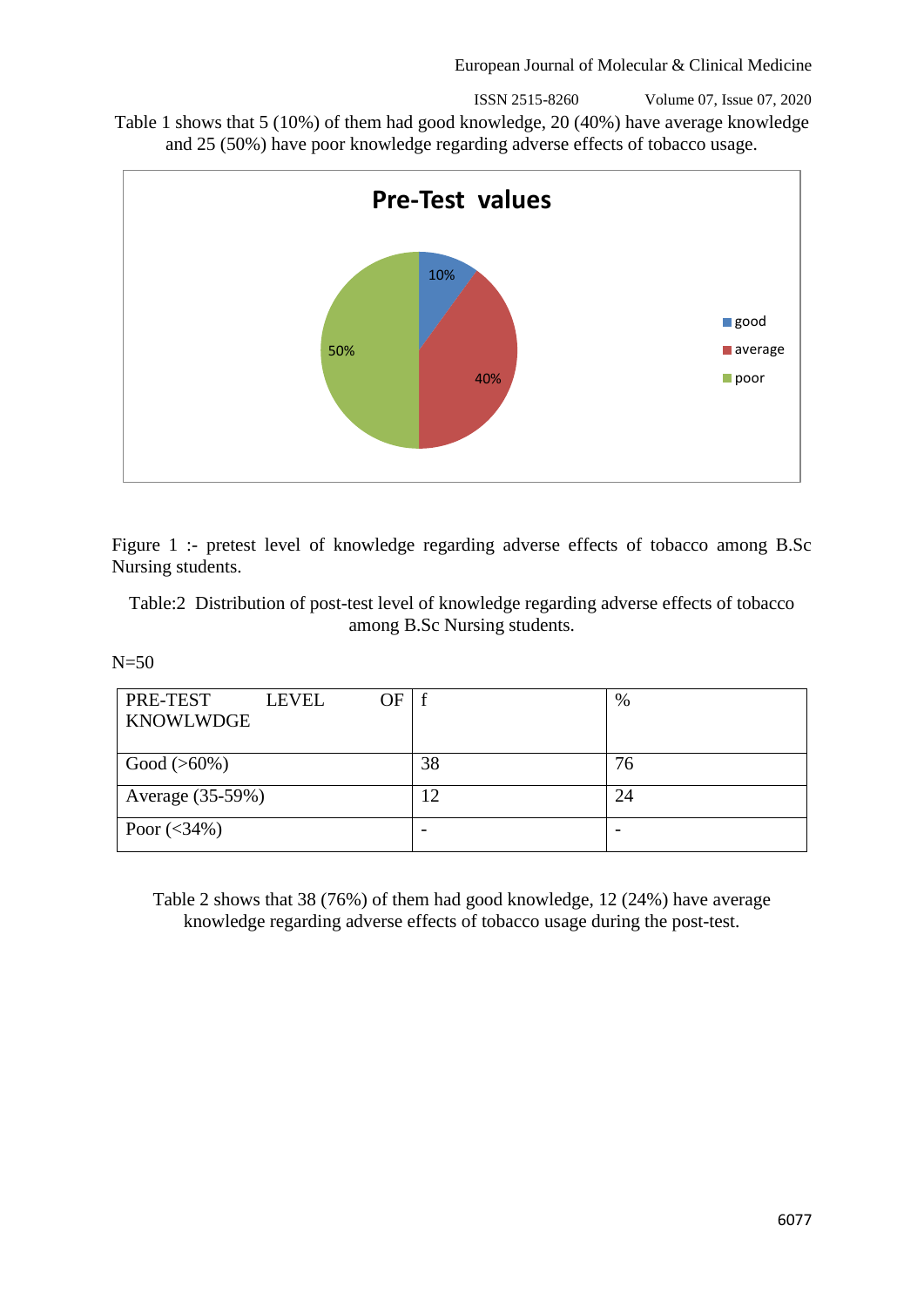European Journal of Molecular & Clinical Medicine



Figure 2:- post-test level of knowledge regarding adverse effects of tobacco usage among B.Sc Nursing students.

There was significant differences between the pre-test and post-test level of knowledge regarding adverse effects of tobacco usage among B.Sc Nursing students of Sree Balaji College of Nursing.

# **3. RECOMMENDATIONS:**

 A study can be done in large groups including community people to assess their knowledge.

A study can be done to provide awareness among nursing students

# **4. IMPLICATIONS OF THE STUDY:**

NURSING EDUCATION:

 Nursing educators should provide the knowledge regarding the adverse effects of tobacco usage

 Nursing students should teach community people about adverse effects and problems that arise for secondhand smokers.

 Nurses should initiate and educate the patients and family about smoking tobacco and its effects on health.

# **5. CONCLUSION:**

There was an increase in the level of knowledge regarding ill effects of tobacco among the B.sc Nursing students after the structured teaching programme. Hence the structured teaching programme on adverse effects of tobacco usage among the B.Sc Nursing students of Sree Balaji College of Nursing were found very effective.